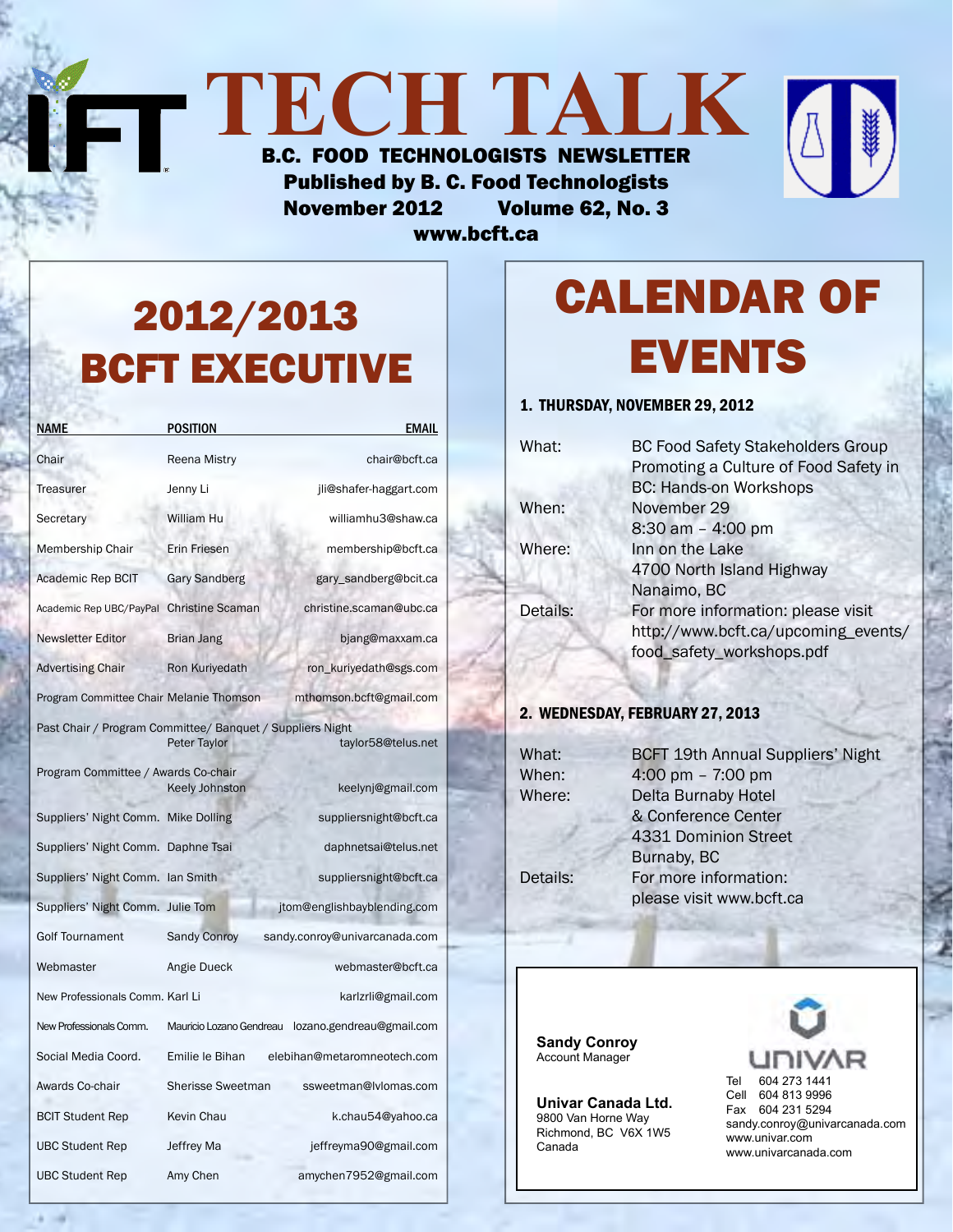# WANTED: Directed Studies Projects for BCIT Students!

 The BCIT Food Technology Program is again accepting project proposals from companies wishing to sponsor second year Food Technology students taking the Directed Studies course. Past projects topics have included: HACCP and prerequisite program development, food product development, shelf life studies, nutritional analysis, waste utilization, and many others.

The students have one day per week (Wednesdays) from January to April to devote to the project.

Students complete a literature review, develop methodology with assistance of the sponsor, and conduct the specific research. Work may be done at



General Enquires: info@igmicromed.com Web site: www.igmicromed.com

BCIT and/or company premises. During the project, the student has access to BCIT Food Technology pilot plant and analytical equipment. Presentation of oral and written reports takes place in May. The sponsor is asked to be available to advise the student throughout the project, attend the oral presentation, complete a brief evaluation of the student, and cover costs of consumables.

Projects must be submitted by December 21 to be considered. Project acceptance depends on suitability and interest by the students.

For information, contact Anne McCannel at (604) 432-8269 or e-mail Anne\_McCannel@bcit.ca.

# BCFT Website

Please check out the BCFT website at www.bcft.ca for:

- Up to date information about upcoming BCFT events
- Job Postings (http://www.bcft.ca/employment.html.) for those companies needing a hard working food technologist.

If you have any feedback or events that you would like posted, please email Angie Dueck at webmaster@bcft.ca.

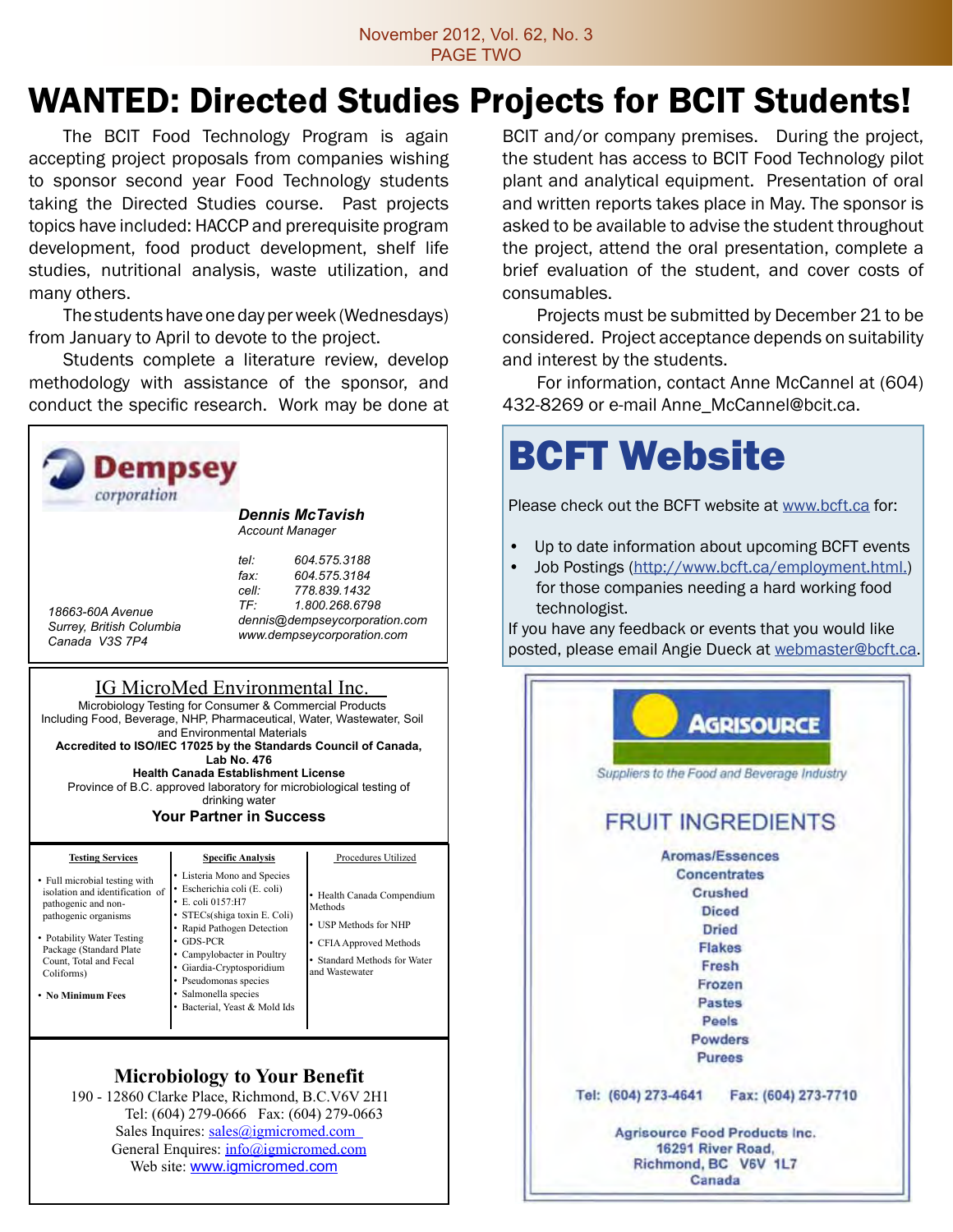# For Employers and Job Searchers

 BCFT sponsors 'no-charge' job postings on our website. Please ensure the posting is in pdf or word document form. Optionally, we can provide a form for the job posting.

 Check out the current positions available at this link: www.bcft.ca/employment.html

 For more information or to post a job, please contact Angie Dueck at employment@bcft.ca.

**Food, Nutrition** 

2205 East Mall

& Health Building

# The BCFT is Looking for You!

 As you know the BCFT is run entirely by volunteers and once again we are soliciting members for their interest in participating in next year's executive. We will have a number of vacancies to fill. Help keep our flame burning bright.

 If you are interested in volunteering please contact Reena Mistry at chair@bcft.ca.

# Calling all UBC FNH, Nutritional Sciences & Food Sciences Grads!

 Are you a graduate of the FNH, Nutritional Sciences, or Food Sciences program at UBC? Then we would like to reconnect with you! The Food, Nutrition and Health program at UBC wants to stay connected with its alumni.

If you are interested, send us a quick e-mail at **fin.alumni@ubc.ca** to update your contact information (name, email, major and year of graduation).

Or, connect with us by Facebook by joining our group at "UBC FNH Alumni". A great way to stay up-to-date with the program and to connect with former classmates!



**Emilie Le Bihan** Technical representative C 604 787-3093

**elebihan@metaromneotech.com www.metaromneotech.com** **Western Office** 4111 E Hastings St, suite 380 Burnaby, BC V5C 6T7 P 604 563-9712 F 604 291-0061

**Head Office** 5000, Armand Frappier St-Hubert, QC J3Z 1G5 P 450 443-3113 F 450 445-8462



t 604.940.6153 c 778.227.4620

**REST** 

7930 Vantage Way, Delta BC V4G 1A8

 $\frac{4}{9}$  $\frac{C}{D}$ Delta

Cindy Armstrong Sales Manager - Western Canada Nutritional and Functional Ingredients

e cindy\_armstrong@quadra.ca

www.quadraingredients.com t 800.665.6553 f 866.424.9458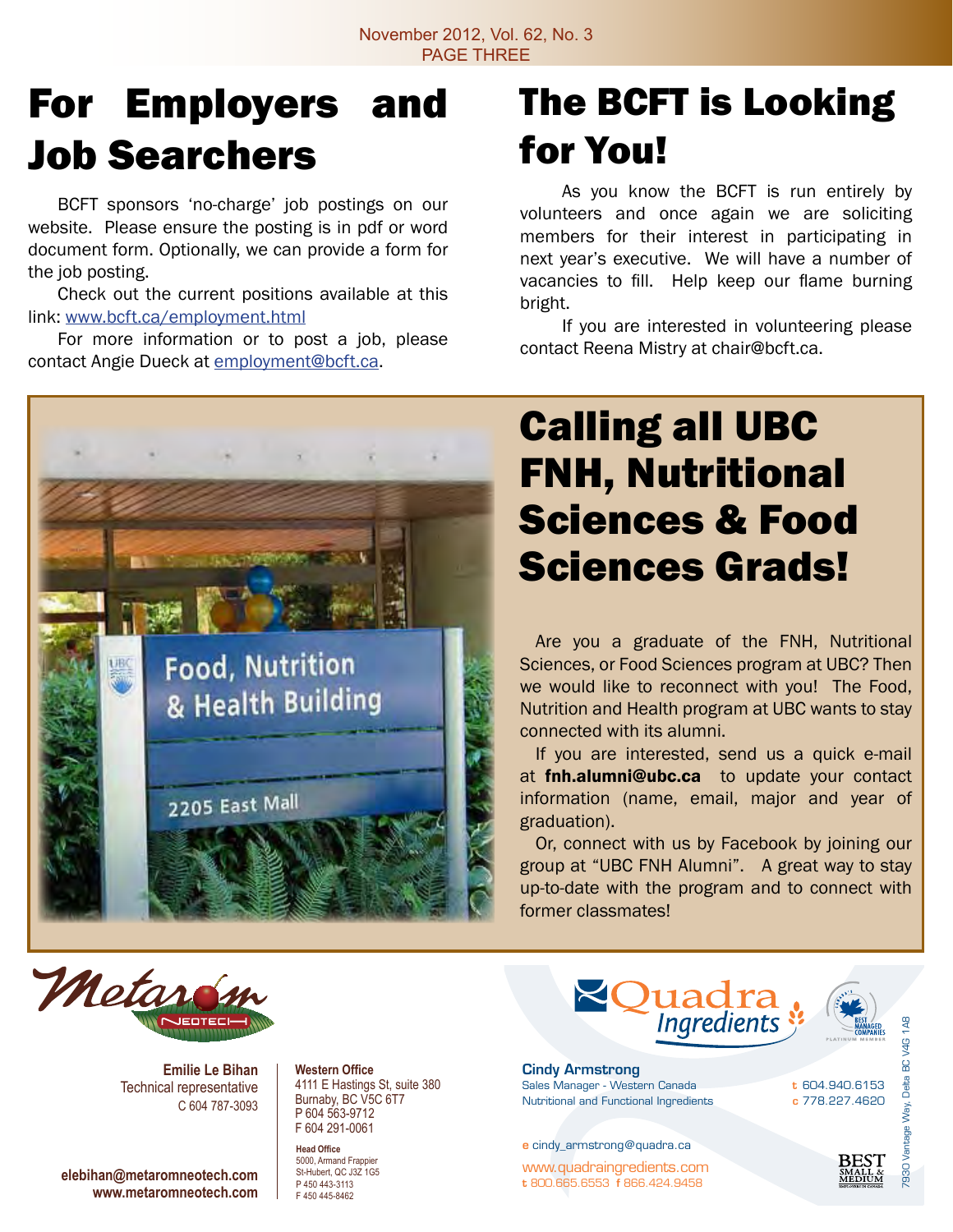# Invitation to Register for BCFT Suppliers Night

 BCFT is pleased to announce their 19th Annual Supplier's night on Wednesday February 27th , 2013 at:

 Delta Burnaby Hotel and Conference Centre 4331 Dominion Street Burnaby, BC V5G 1C7

| Telephone: | 604-453-0772 |
|------------|--------------|
| Fax:       | 604-453-0775 |

 Please follow this link to our website at http://bcft. ca/suppliers\_night.html to register for a table top display.

 An exceptional opportunity for networking and displaying your products and services to R&D technologists, food scientists, purchasers and senior management from leading food and beverage companies within BC.

### SHOW DETAILS:

| Date: | Wednesday February 27th, 2013 |
|-------|-------------------------------|
| Time: | $Set$ -Up $-$ 1:00 pm         |
|       | Show - 4:00 to 7:30 pm        |

### Prices:

 Early Bird Rate – prior to Dec. 15, 2012 \$300.00 Canadian Funds \$300.00 US Funds

 After December 15th, 2012 \$380.00 Canadian Funds \$380.00 US Funds

 Join us……..

 Attendee registration will be available online this year. Information to be available by December 15th.





Kyrsten Dewinetz **REGIONAL MANAGER • WESTERN CANADA** kdewinetz@nealanders.com

#201-7950 Huston Road, Delta, BC V4G 1C2 **PHONE** 604-940-4181 **CELL** 604-230-0462 **FAX** 604-940-4180 www.nealanders.com

**TORONTO MONTREAL VANCOUVER CALGARY EDMONTON**

**Lucie Nicholls** General Manager

#212-1515 Broadway Street Port Coquitlam, BC

V3C 6M2 Canada

Tel: 604-468-9800 Toll Free: 1-866-468-9800 Fax: 604-468-9801 Cell: 604-866-9804 www.carmiflavors.com lucienicholls@carmiflavors.com

# We're on Facebook!

шv



 BCFT has expanded it web presence to Facebook. Facebook is a free social networking service connecting individuals to their friends.

Find the page at https://www.facebook.com/pages/British-Columbia-Food-Technologists-BCFT/180485308680605. "Like" us to get all the latest BCFT updates!



Sr. Account Manager BC; AB; SK 3M Food Safety Canada

#### 3M Canada Company

 Tartan Drive London, ON N5V 4M9 265 1840 Ext. 7423 VM 463 8374 HO 772 3716 Cell 665 4759 Fax for Ordering nabender@3M.com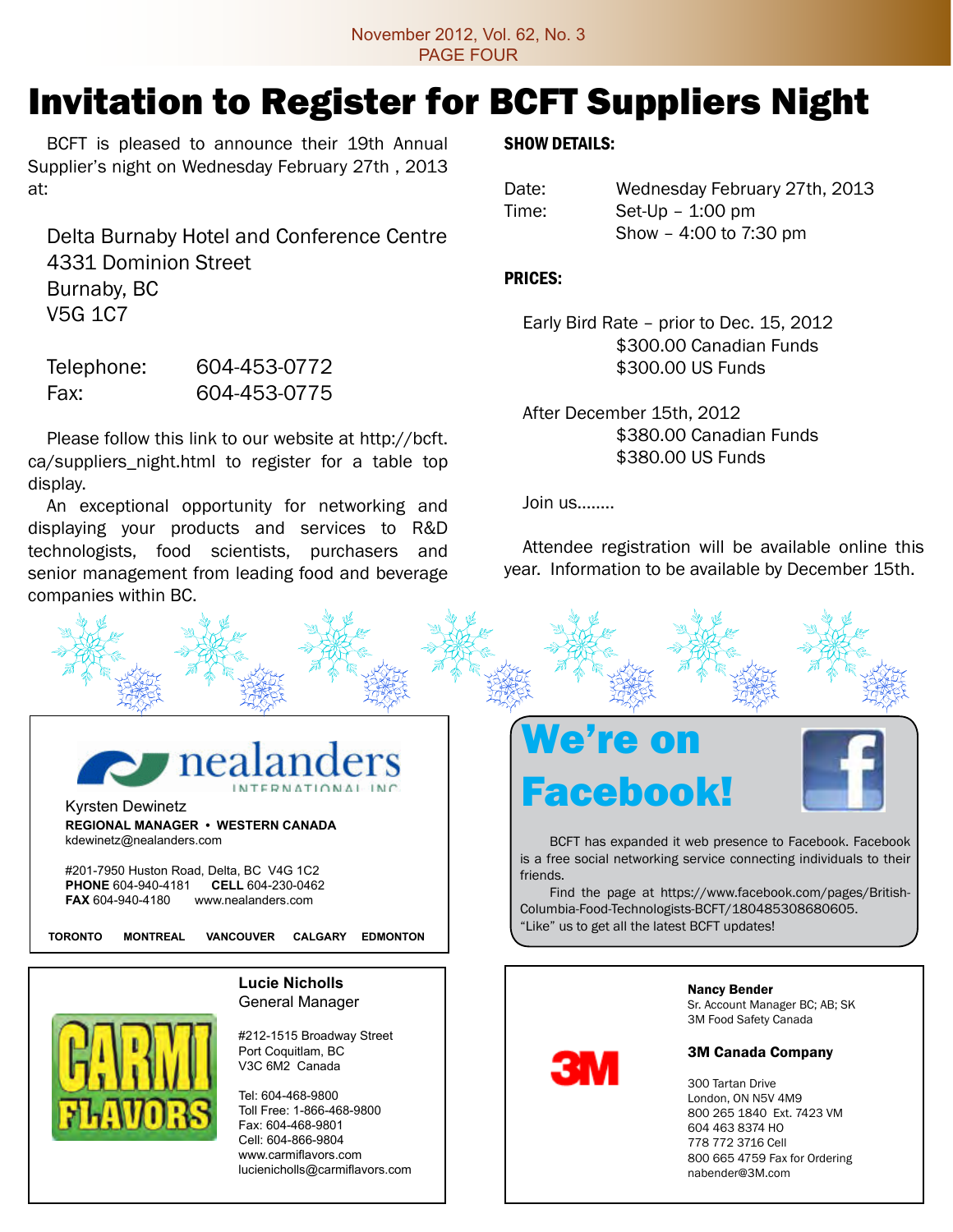# Let's Honour BC's Best Through IFT and CIFST Awards!

 Because BCFT is in the unique position of being a section of both IFT (Institute of Food Technologists) and CIFST (Canadian Institute of Food Science and Technology), members may be eligible for a wide number of awards, depending on the national organization to which they are affiliated.

 IFT has a large number of awards established to "honor outstanding individuals, teams and organizations for contribution to the profession of food science and technology". Members and non-members are eligible for these awards. Brief descriptions of the awards and nomination forms can be found at www.ift.org. The deadline for nominations for all IFT achievement awards is December 1.

### **IFT AWARDS FOR SCIENTIFIC CONTRIBUTION**

*Nicholas Appert Award:* Honours prominence in, and contribution to, the field of food technology

*Babcock-Hart Award:* Recognizes an IFT member whose contribution to food technology have resulted in improved public health through nutrition or more nutritious food

*Samuel Cate Prescott Award:* Rewards an IFT member who has show remarkable ability in research in any area of food science and technology

*Sensory & Consumer Sciences Achievement Award:*  Recognizes an individual for excellence within the sensory and consumer sciences field

*Food Technology Industrial Achievement Award:*  Recognizes a company or organization for an outstanding development which represents a significant advance in the application of food science and technology to food production

*Industrial Scientist Award:* Honours an IFT member industrial scientist or team of industrial scientists for a major technical contribution to the advancement of the food industry

*Bor S. Luh International Award:* Awards an IFT member or an institution whose outstanding efforts resulted in one or more of the following: (1) international exchange of ideas in the field of food technology; (2) better international understanding in the field of food technology; and/or (3) practical successful transfer of food technology to an economically depressed area in a developing or developed nation.

*Gilbert A. Leveille Award and Lectureship:* Recognizes outstanding research and/or public service at the interface between the disciplines of nutrition or food science, over a period of five years or more, which has contributed to improved health and well-being

*Research and Development Award:* Recognizes an IFT member or team of members who have made a recent, significant research and development contribution to the understand of food science, food technology, or nutrition

*W.K. Kellogg International Food Security Award and Lectureship:* Recognizes emerging research that made substantial advances on how foods can be better manufactured and made available for developing countries

### IFT AWARDS FOR SERVICE TO THE PROFESSION

*William V. Cruess Award:* Honours an IFT member for excellence in teaching food science and technology

#### continued on page six



Cell: (778) 245-2211

**Vernon Lo, M.Sc.** *Western Region Business Director*

130- 18279 Blundell Road Customer Service Richmond, British Columbia Tel: 1-866-294-7914 Canada Fax: 1-877-294-7929 V6W 1L8 customerservice@debro.com

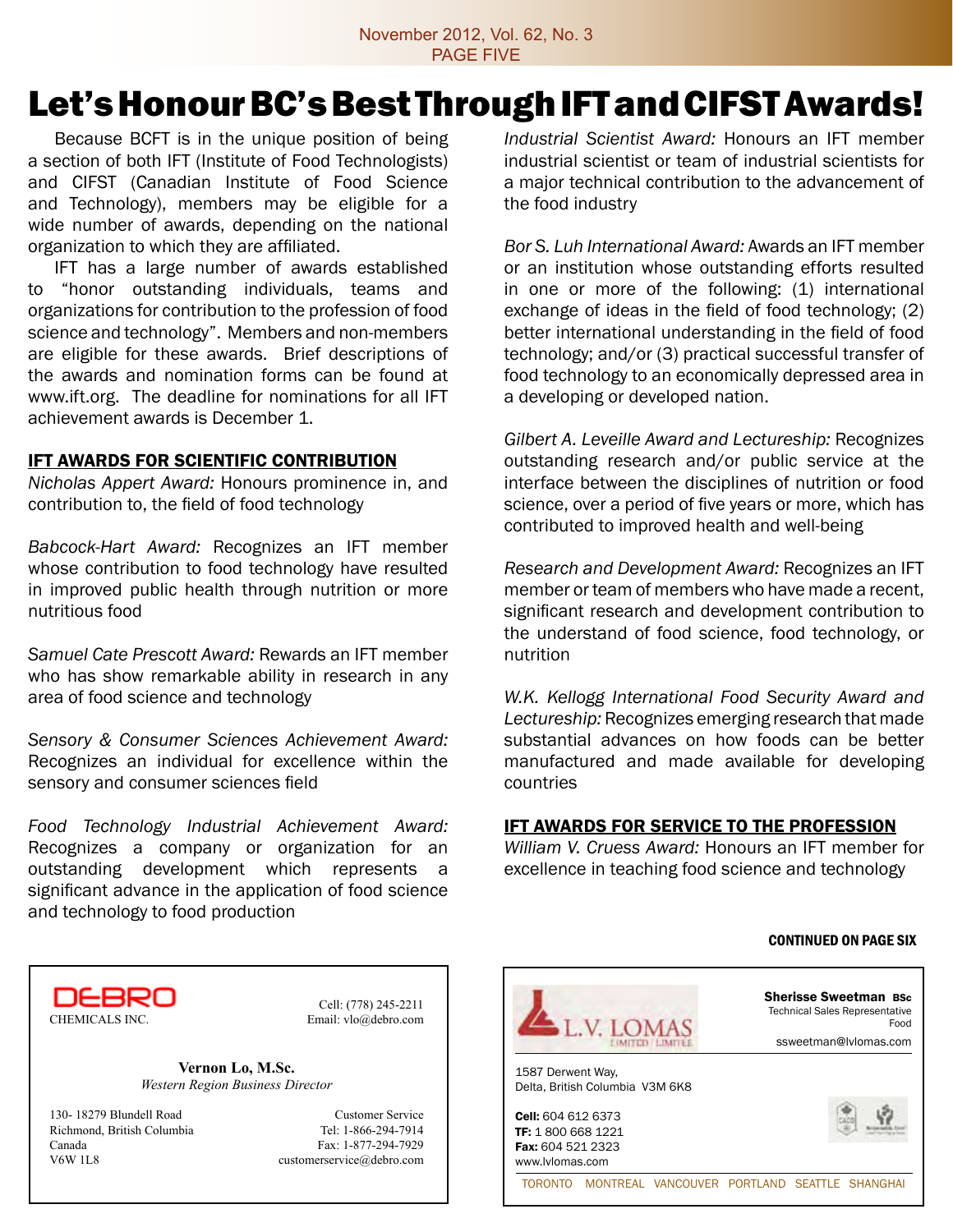# Let's Honour BC's Best Through IFT and CIFST Awards! (cont,)

#### continued from page five

*Carl R. Fellers Award:* Acknowledges a member of IFT and Phi Tau Sigma who has brought honour to the profession of food science and technology

*Elizabeth Fleming Stier Award:* Rewards an IFT member for pursuit of humanitarian ideals and unselfish dedication that has resulted in significant contributions to the well-being of the food industry, academia, students, or the general public

*Myron Solberg Award:* Recognizes an IFT member for leadership in the establishment and successful development and continuation of industry/ government/academia cooperative organization

*Calvert L. Willey Distinguished Service Award:* Honours an IFT member or staff member who has provided continuing, meritorious, and imaginative services to IFT

CIFST also has several annual awards designed to recognize the "endeavors and contributions of members to the Institute and the food industry". Descriptions and nomination forms can be found at www.cifst.ca. Deadline for CIFST awards nominations is March 3.

*Institute Award:* To honor a Professional or Retired CIFST member for an outstanding contribution who has worked diligently and long in maintaining and furthering the reputation and aims of the Institute and has stimulated others.

*W.J. Eva Award:* To honor a person who has made significant contributions to Canadian food science & technology through outstanding research and service to the industry.



*Gordon Royal Maybee Award:* An achievement award in recognition of an outstanding applied development by a Canadian company or institute in the field of food production, processing, transportation, storage or quality control.

*Food Industry CEO of the year:* Conferred on the CEO of a company who has made an outstanding contribution to the Canadian food industry.

*Food Safety & Quality Award:* For outstanding contribution to the food processing industry by QA or QC management personnel with a minimum of 10 years experience.

*Food Innovation Award:* To honor an individual or team for outstanding work in food innovation. The innovation must have been on the market for at least one year prior to nomination.

*Student Leadership Award:* This award is presented to a student member of the CIFST who has demonstrated outstanding leadership and contribution to the CIFST.

*Emeritus Membership:* An Honorary Title to a retired Professional Member, who in the course of their career has contributed meritorious service to the Food Industry and the Institute.

*Fellow of the Institute:* Conferred upon a living, active member for outstanding and distinguished accomplishment as measured by extraordinary performance in the field of food science & technology.

Check out the available awards, and get those nominations in! It's always wonderful to have our members recognized nationally.

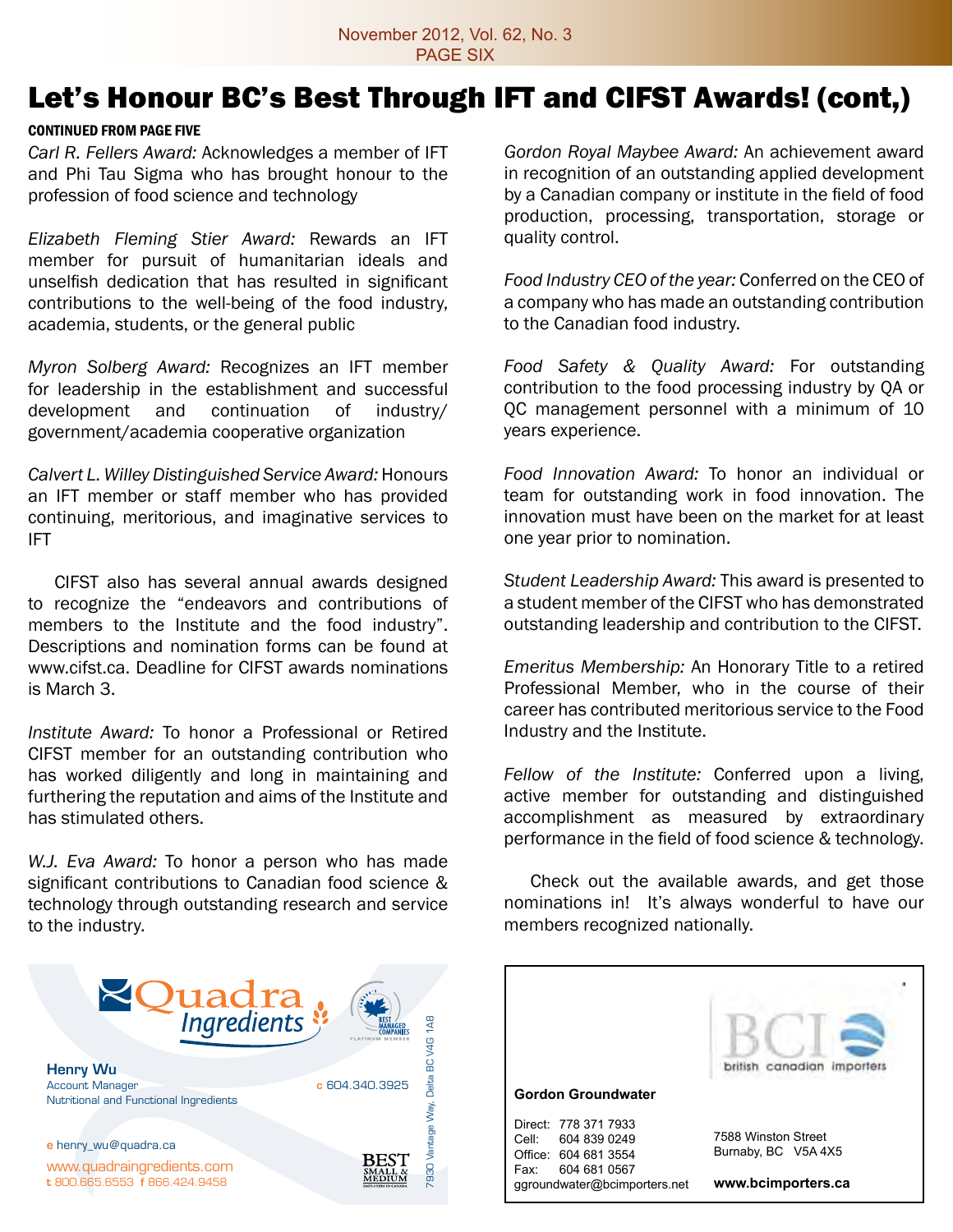### November 2012, Vol. 62, No. 3 PAGE SEVEN

# UBC BCFT Student Social and Networking Event

### *Submitted by*

## Amy Chen and Jeffrey Ma

Our first UBC BCFT Student Social and Networking event was held on November 2nd, 2012 at the Food and Nutrition Building at UBC. The event was attended by 18 students interested in learning more about the topic of Molecular Gastronomy.

There was a presentation on common molecular gastronomy techniques which explained the science behind spherification using alginate and calcium, foam formation with lecithin and thickening with hydrocolloids using guar gum.

The presentation was followed by a competition



### *Shortbread*

style "cook-off" which entertained the crowd and gave them the chance to put the newly learnt techniques to practical use. Each group of students was instructed to utilize the molecular gastronomy techniques demonstrated to create a dish with the presented ingredients.



*Cupcake filled with banana chocolate paste* 

At the end of the session, three groups managed to successfully come up with their own original products.

Some of these products included cupcake filled with banana chocolate paste topped with guar gum thickened strawberry jam, alginate juice spheres, and fresh strawberries; shortbread with sodium alginate juice spheres and chocolate lecithin foam with guar gum thickened strawberry juice; and guar gum thickened lemon custards. The light atmosphere allowed participants to network and chat while enjoying the experience and tasting the new and interesting products.

The UBC BCFT Student Reps would like to thank all the people who participated and especially the volunteers that helped out in this event!